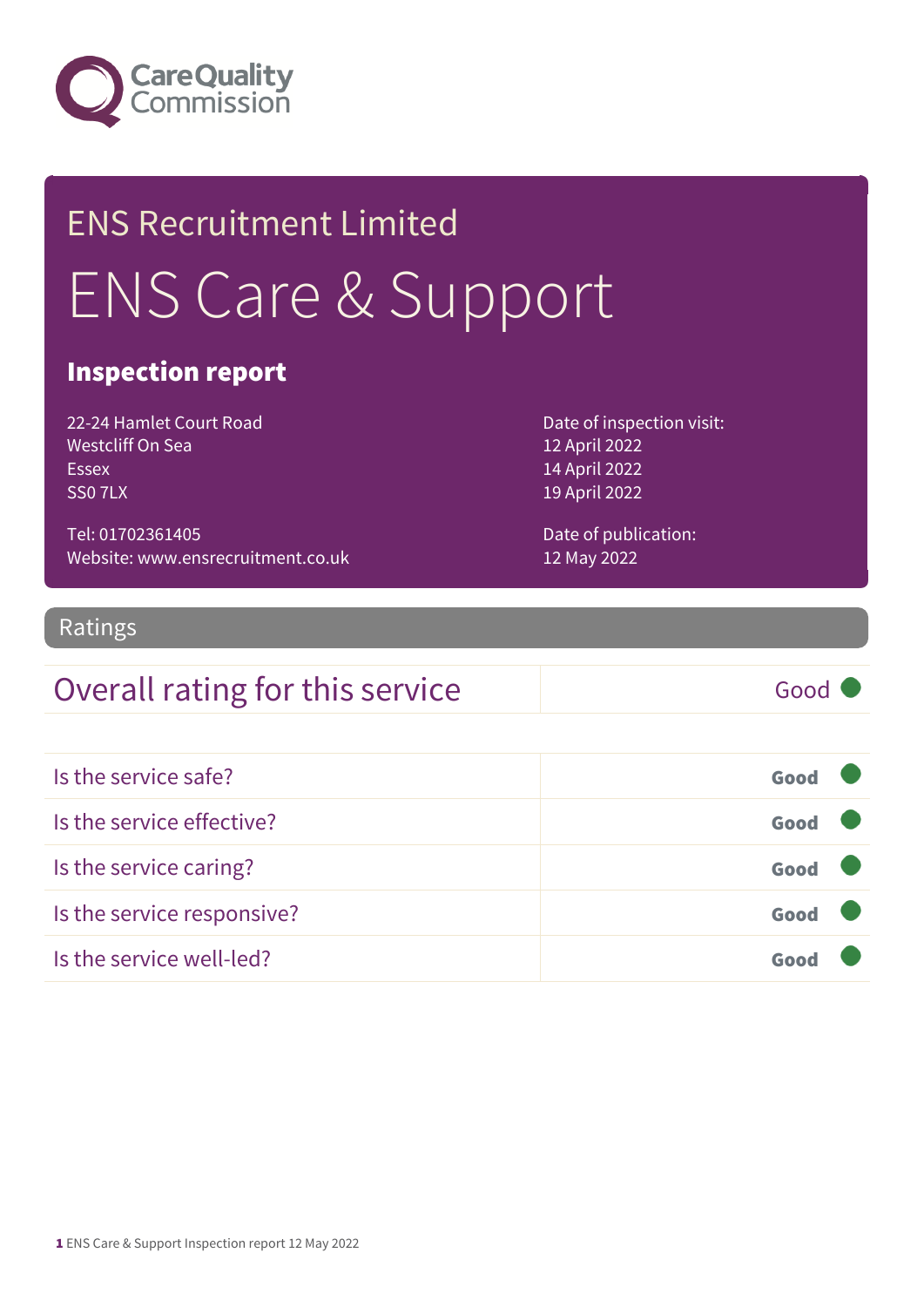### Summary of findings

#### Overall summary

We expect health and social care providers to guarantee autistic people and people with a learning disability the choices, dignity, independence and good access to local communities that most people take for granted. Right support, right care, right culture is the statutory guidance which supports CQC to make assessments and judgements about services providing support to people with a learning disability and/or autistic people.

#### About the service

ENS Care & Support provides personal care and support to people living in their own homes or within a supported living setting.

Not everyone who used the service received personal care. CQC only inspects where people receive personal care. This is help with tasks related to personal hygiene and eating. Where they do, we also consider any wider social care provided. At the time of our inspection 59 people were using the service, of which 28 were receiving personal care.

People's experience of using this service and what we found The service was able to demonstrate how they were meeting the underpinning principles of right support, right care, right culture.

#### Right support

- People were supported to have choice, control and independence.
- People were supported by staff to pursue their interests and maintain relationships with family and friends.
- Staff enabled people to access specialist health and social care support in the community.

• Staff supported people with their medicines in a way that promoted their independence and achieved the best possible health outcome.

#### Right Care

• People received kind and compassionate care. Staff respected people's privacy and dignity and promoted their independence.

- People who had individual ways of communicating, such as using body language, pictures and symbols could interact comfortably with staff and others involved in their care because staff had the necessary skills to understand them.
- People's care plans reflected their range of needs to guide staff on how to promote their wellbeing and enjoyment of life.
- Potential risks to people had been identified, assessed and managed to reduce the risk of harm.

#### Right culture

• People led inclusive and empowered lives because of the ethos, values, attitudes and behaviours of the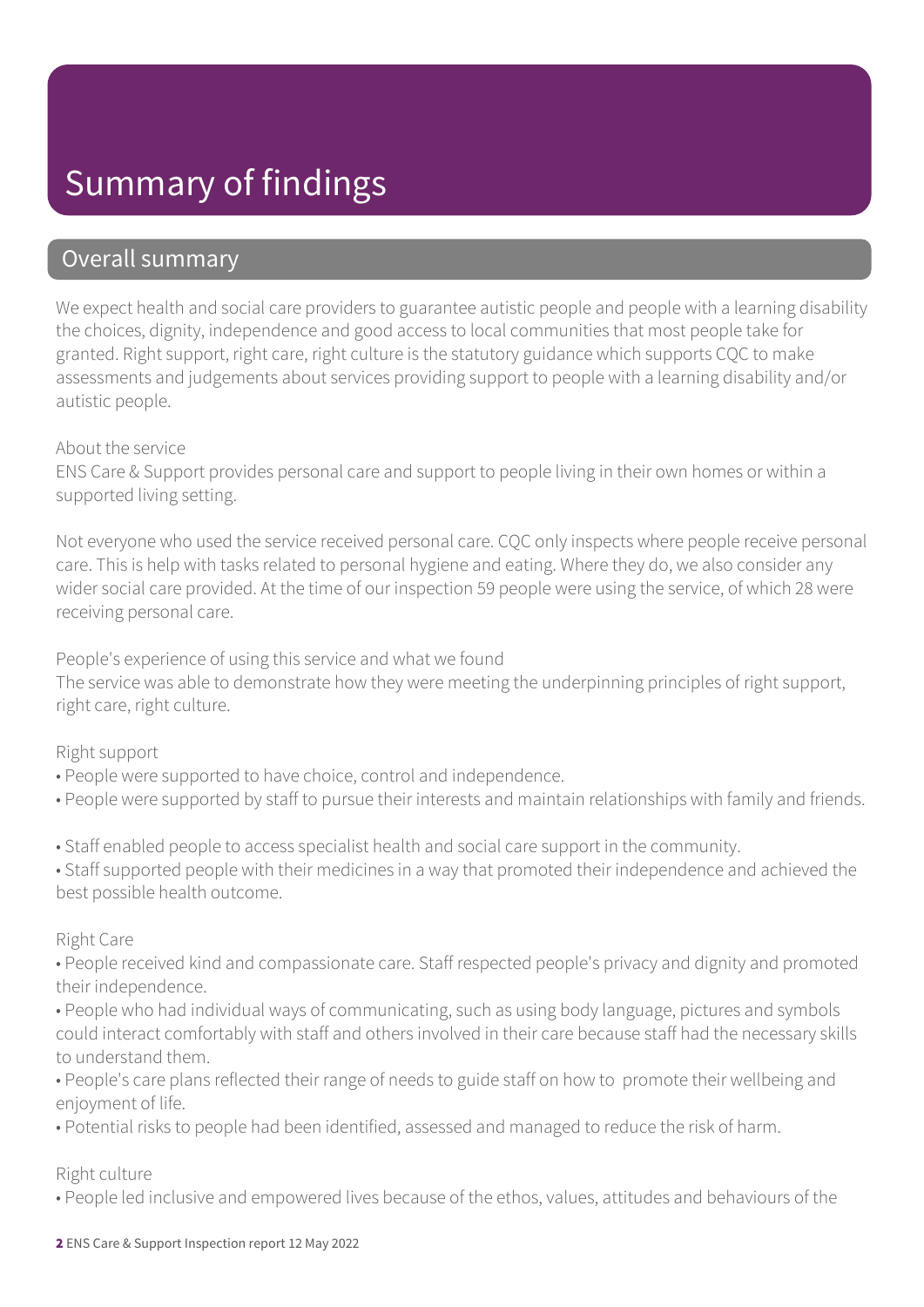management and staff.

- People received good quality care and support by trained staff.
- Staff placed people's wishes, needs and rights at the heart of everything they did.

• Staff evaluated the quality of support provided to people, involving the person, their families and other professionals as appropriate.

We received largely positive feedback from people, relatives and health and social care professionals about the quality of care people received. However, we received mixed feedback regarding staffing levels.

Robust systems were in place for the recruitment of staff.

Staff received regular supervision and on-going training which promoted people's health, safety and welfare. Staff felt valued and supported and enjoyed working at the service.

The provider had systems and processes in place to regularly monitor the safety and quality of the service to drive improvements.

For more details, please see the full report which is on the CQC website at www.cqc.org.uk

#### Rating at last inspection

The last rating for this service was good (published 27 February 2020).

At our last inspection we recommended the provider reviewed if restrictive interventions had been used when incidents occur, in line with best practice. We also recommended the provider ensured staff had behaviour support training in line with current best practice. At this inspection we found the provider had acted on these recommendations and had made improvements.

#### Why we inspected

We undertook this inspection as part of a random selection of services rated Good and Outstanding to test the reliability of our new monitoring approach.

Follow up

We will continue to monitor information we receive about the service until we return to visit as per our reinspection programme. If we receive any concerning information we may inspect sooner.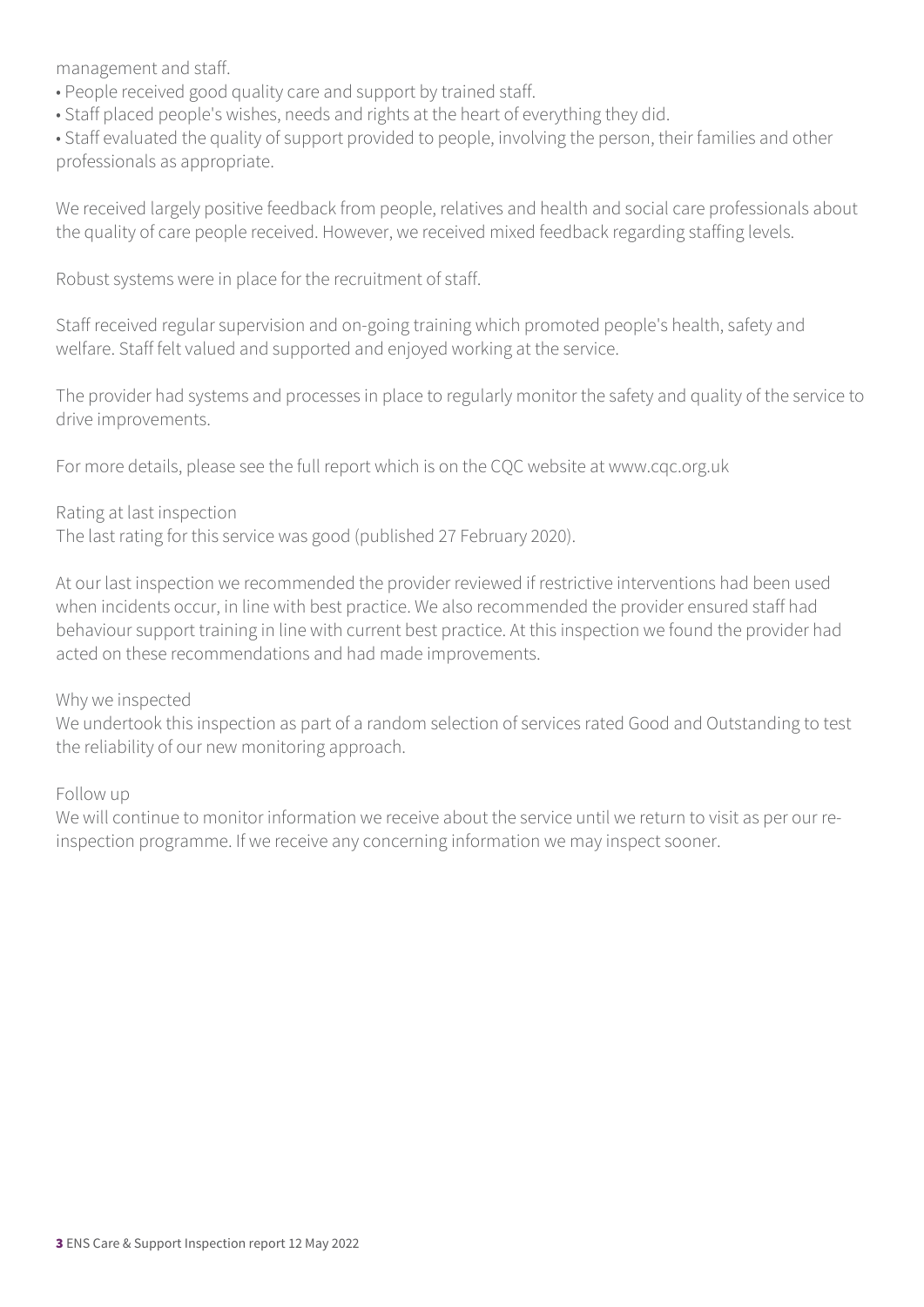### The five questions we ask about services and what we found

We always ask the following five questions of services.

| Is the service safe?                                    | Good |
|---------------------------------------------------------|------|
| The service was safe.                                   |      |
| Details are in our safe findings below.                 |      |
| At our last inspection we rated this key question good. |      |
| Is the service effective?                               | Good |
| The service was effective.                              |      |
| Details are in our effective findings below.            |      |
| At our last inspection we rated this key question good. |      |
| Is the service caring?                                  | Good |
| The service was caring.                                 |      |
| Details are in our caring findings below.               |      |
| At our last inspection we rated this key question good. |      |
| Is the service responsive?                              | Good |
| The service was responsive.                             |      |
| Details are in our responsive findings below.           |      |
| At our last inspection we rated this key question good. |      |
| Is the service well-led?                                | Good |
| The service was well-led.                               |      |
| Details are in our well-led findings below.             |      |
| At our last inspection we rated this key question good. |      |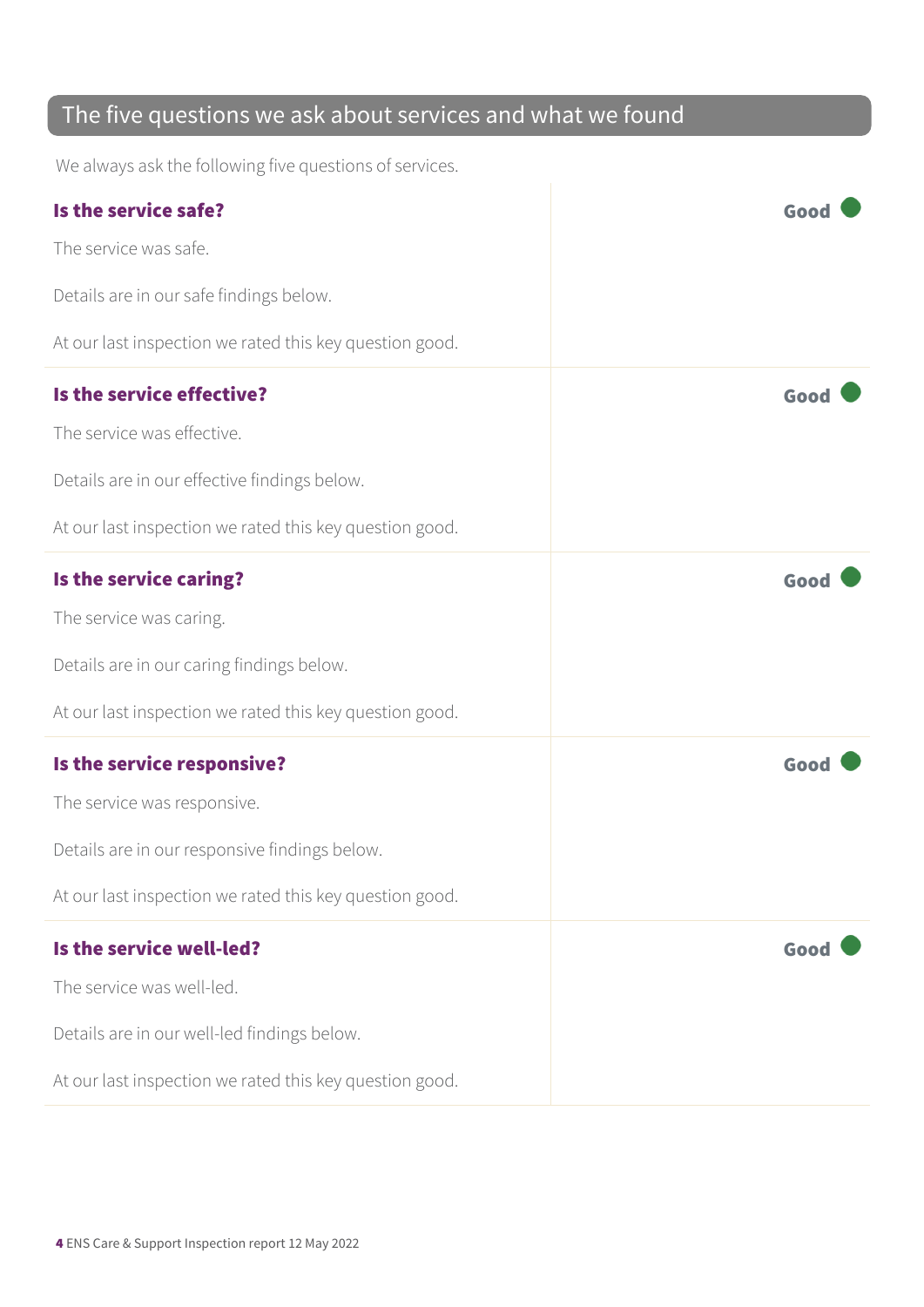

# ENS Care & Support

#### Detailed findings

### Background to this inspection

#### The inspection

We carried out this inspection under Section 60 of the Health and Social Care Act 2008 (the Act) as part of our regulatory functions. We checked whether the provider was meeting the legal requirements and regulations associated with the Act. We looked at the overall quality of the service and provided a rating for the service under the Care Act 2014.

As part of this inspection we looked at the infection control and prevention measures in place. This was conducted so we can understand the preparedness of the service in preventing or managing an infection outbreak, and to identify good practice we can share with other services.

#### Inspection team

Three Inspectors and an Expert by Experience carried out the inspection. An Expert by Experience is a person who has personal experience of using or caring for someone who uses this type of care service.

#### Service and service type

This service is a domiciliary care agency. It provides personal care to people living in their own homes. The service also provides care and support to people living in 'supported living' settings, so that they can live as independently as possible. People's care and housing are provided under separate contractual agreements. CQC does not regulate premises used for supported living; this inspection looked at people's personal care and support.

The service had a manager registered with the Care Quality Commission. This means that they and the provider are legally responsible for how the service is run and for the quality and safety of the care provided.

#### Notice of inspection

We gave a short period notice of the inspection to enable us to collate as much information as possible virtually to minimise the time spent by the inspection team visiting the provider's office.

Inspection activity started on 5 April 2022 and ended on 22 April 2022. We visited the office location on 12 April 2022.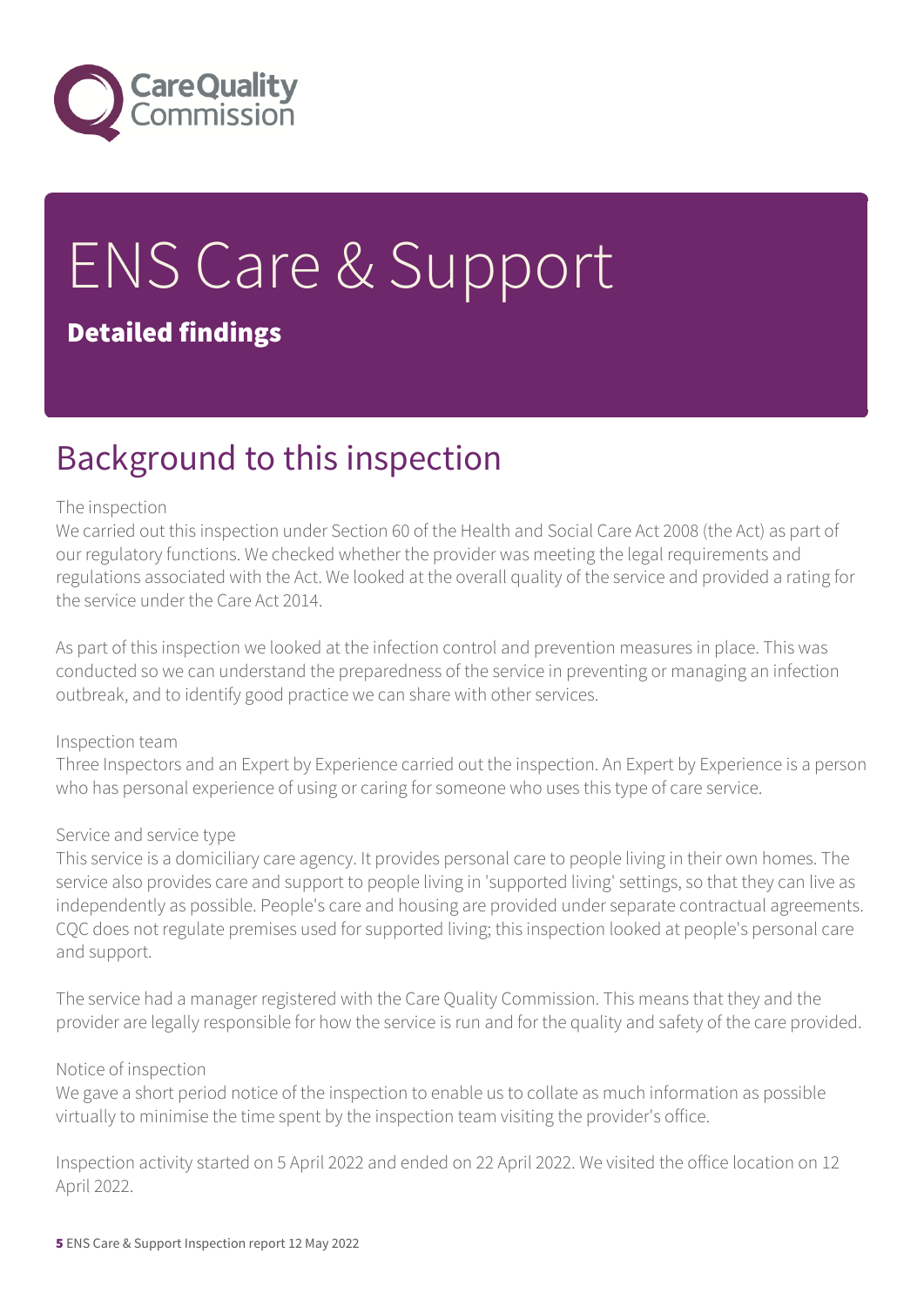#### What we did before inspection

We reviewed information we had received about the service since the last inspection. We used the information the provider sent us in the provider information return (PIR). This is information providers are required to send us annually with key information about their service, what they do well, and improvements they plan to make. This information helps support our inspections. We used all of this information to plan our inspection.

#### During the inspection

We spoke with two people who used the service and nine relatives about their experience of the care provided. Not all people were able to talk with us so we observed staff's interactions with people and people's body language to help us understand the experience of people who could not talk with us.

We spoke with 19 members of staff including the compliance manager, HR manager and head of health and social care. At the time of our inspection, the registered manager was on annual leave.

We reviewed a range of records. This included six people's care records and medication records. We looked at four staff files in relation to recruitment and staff supervision. A variety of records relating to the management of the service, including policies and procedures were reviewed.

#### After the inspection

We continued to seek clarification from the provider to validate evidence found. We looked at training data and quality assurance records. We reviewed feedback received from six health and social care professionals.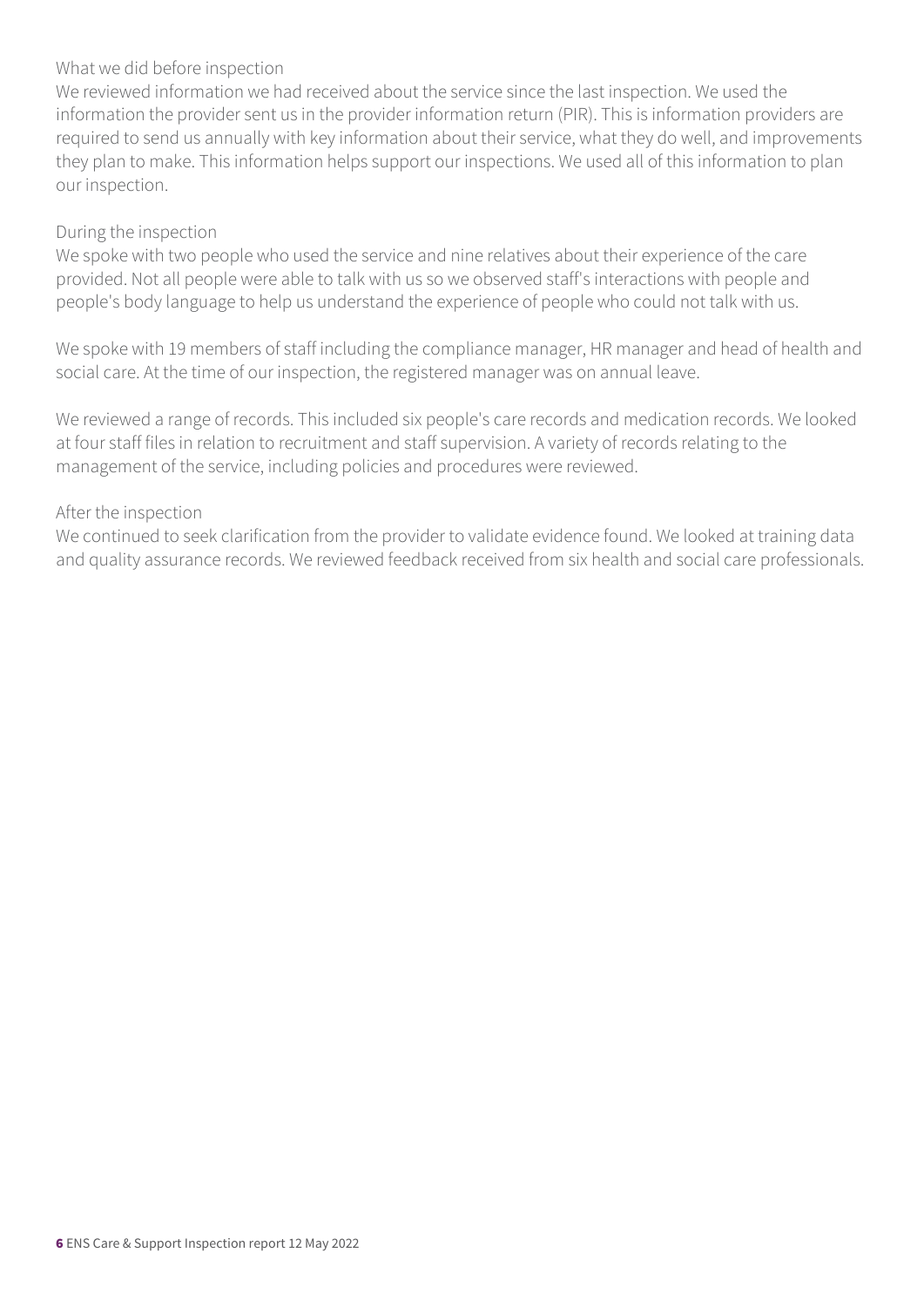### Is the service safe?

### Our findings

Safe – this means we looked for evidence that people were protected from abuse and avoidable harm.

At the last inspection this key question was rated as good. At this inspection this key question has remained the same. This meant people were safe and protected from avoidable harm.

Systems and processes to safeguard people from the risk of abuse

- People were safeguarded from the risk of abuse.
- Staff received safeguarding training and knew how to identify and report any concerns. Staff told us they felt confident any concerns would be listened to and acted upon. One member of staff said, "I would report any concerns to the office. I would phone social workers or CQC if nothing was done. When it comes to people's safety and wellbeing, I will take action and be happy and confident to do so."
- The provider had produced an easy read pictorial abuse leaflet for people using the service. This included an explanation of the different types of abuse and how to raise any concerns.
- The provider was aware of their responsibilities for reporting concerns to the local authority and to CQC.

#### Assessing risk, safety monitoring and management

- Risks assessments were undertaken to identify potential risks associated with people's care and support; for example, in relation to eating and drinking, falls, accessing the community and mobility.
- Care records included information and guidance for staff about how to keep people safe and the action they should take to minimise the risk of accidents and incidents occurring.
- Staff had received training on how to support people with their assessed needs.
- People had personal emergency evacuation plans (PEEP) which detailed the level of support people needed to evacuate a building safely.

#### Staffing and recruitment

● We received mixed feedback regarding staffing levels. Comments from relatives included, "I am aware of staff shortages, but sometimes it is very last minute that we hear they can't get anyone," and, "I can honestly say that over the pandemic, they (ENS) were heroic. The service was almost without interruption with only some last-minute changes of times or personnel and even then, not many."

● We discussed staffing levels with the compliance manager and HR manager. They explained they had experienced staffing issues during COVID-19 and were proactively working to recruit additional staff. They had implemented a red, amber, green (RAG) framework rating for people using the service to ensure people at highest risk received their care call visits as planned, pending the recruitment of new staff.

● Robust recruitment processes were in place to ensure staff had the right skills and experience and were suitable to work with people who used the service. This included checks with the Disclosure and Barring Service (DBS). The DBS helps employers make safer recruitment decisions and helps prevent unsuitable people from working with people who use care and support services.

Using medicines safely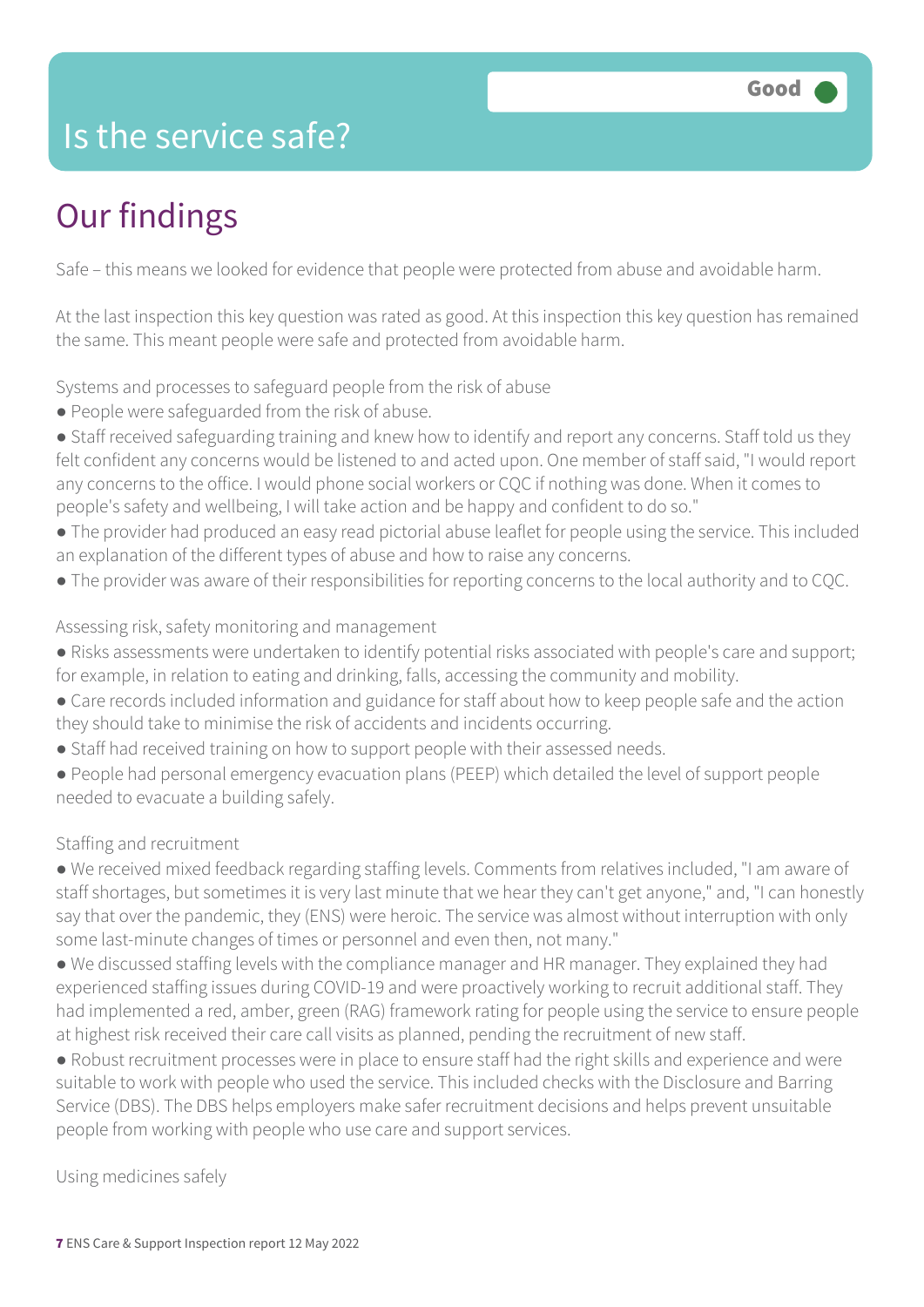- Safe systems were in place for the safe management of medicines, including regular checks and audits.
- Staff received training and had their competency assessed to ensure they were administering medicines safely.
- Relatives told us they had no concerns. One relative said, "They handle all [person's] medication and it's all written down. Even the changes after a visit to the GP are all logged on the system. There has never been a problem."

#### Preventing and controlling infection

- People were protected by the provider's prevention and control of infection arrangements.
- Staff were trained and regularly kept updated with infection control and prevention best practice.
- Staff had access to enough personal protective equipment (PPE).

● Positive feedback about staff was received from relatives. Comments included, "Carers always wear their gloves, aprons and masks when they are working with [person]," and, "[Names] have not suffered any COVID-19 infections as the carers are rigorous in their wearing of PPE, they know how vulnerable [names] are."

#### Learning lessons when things go wrong

● Staff understood the importance of reporting and recording accidents and incidents.

● Accidents and incidents were reviewed by the provider to identify trends and to prevent further incidences from occurring. The compliance manager told us any lessons learned would be shared with staff to help improve the service for people and staff.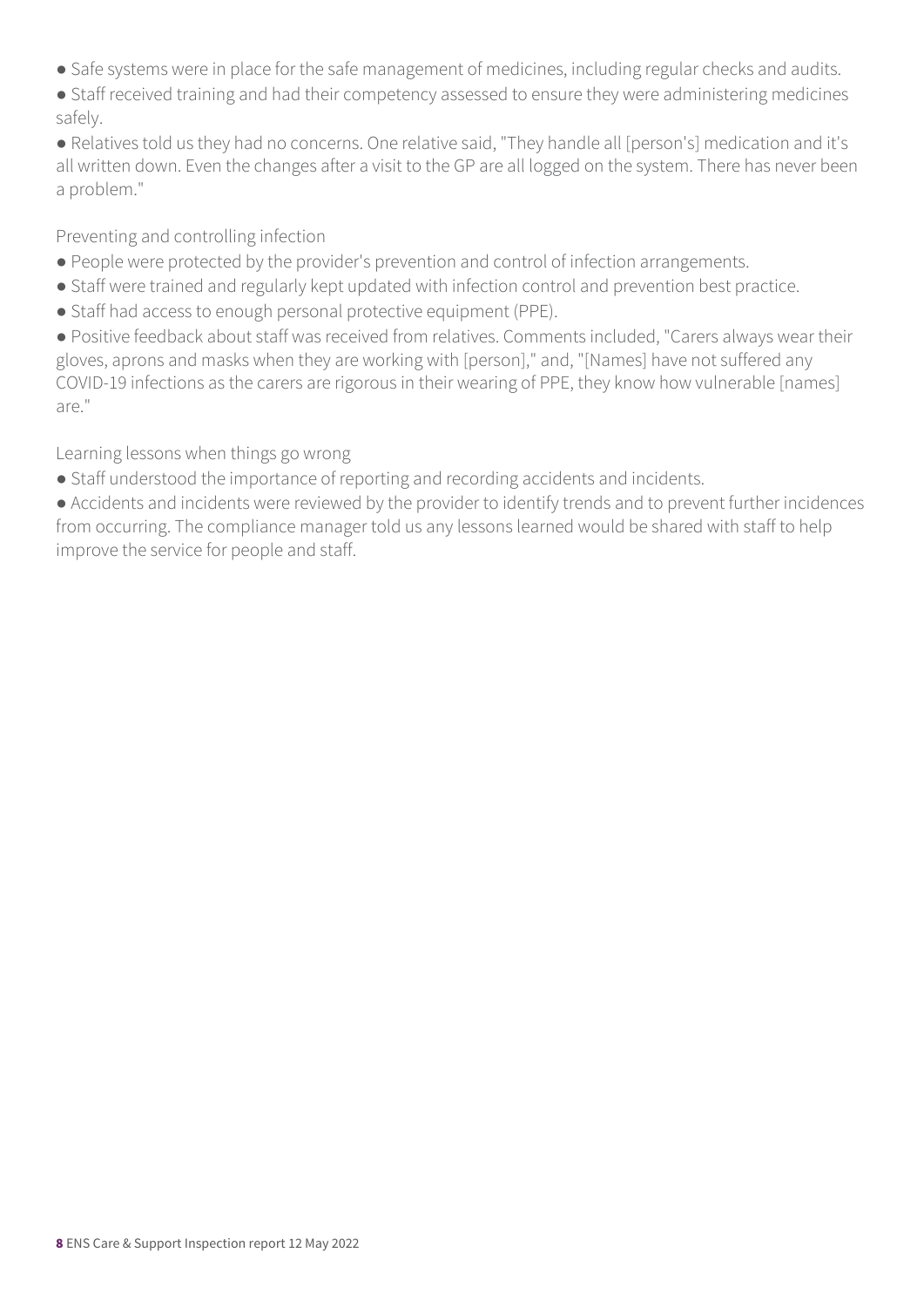### Is the service effective?

### Our findings

Effective – this means we looked for evidence that people's care, treatment and support achieved good outcomes and promoted a good quality of life, based on best available evidence.

At the last inspection this key question was rated as good. At this inspection this key question has remained the same. This meant people's outcomes were consistently good, and people's feedback confirmed this.

Assessing people's needs and choices; delivering care in line with standards, guidance and the law

- The provider's systems ensured people received individualised care which met their needs.
- People's needs were assessed before using the service.
- Relatives and health and social care professionals had been involved in the ongoing review of people's care and support to ensure their individual needs were considered and addressed to achieve good outcomes.
- Staff had access to the provider's policies and procedures and completed mandatory training which helped to ensure people's care and support was being delivered in line with best practice guidance.

Staff support: induction, training, skills and experience

- An induction programme supported new staff to understand their role and responsibilities.
- Staff completed the Care Certificate. This is an agreed set of 15 standards that define the knowledge, skills and behaviours expected of specific job roles in the health and social care sectors.
- Staff received a range of training to ensure they were able to meet people's individual needs effectively and safely. This included, where appropriate, positive behaviour support (PBS) training. PBS is a framework for providing long term support to people with a learning disability, and/or autism, including those with mental health conditions who have, or may be at risk of developing behaviours that challenge.
- Staff received regular supervision and told us they were able to approach management for support and advice at any time. This included access to an out of hours support team.
- Staff demonstrated a clear understanding of people's care and support needs. They told us they felt they were well trained. We observed people relaxed and comfortable when being supported by staff.
- Relatives felt confident staff were trained to fulfil their role and responsibilities. Feedback included, "[Name] has epilepsy and the staff know the change in [person's] mannerisms so can act quickly when necessary. [Name] is perfectly safe."

Supporting people to eat and drink enough to maintain a balanced diet

- People were encouraged to maintain a healthy balanced diet.
- Care records contained assessments of people's dietary requirements and detailed their food likes and dislikes.

● Guidance was provided to staff to ensure any risks associated with eating and drinking, such as choking were minimised.

Supporting people to live healthier lives, access healthcare services and support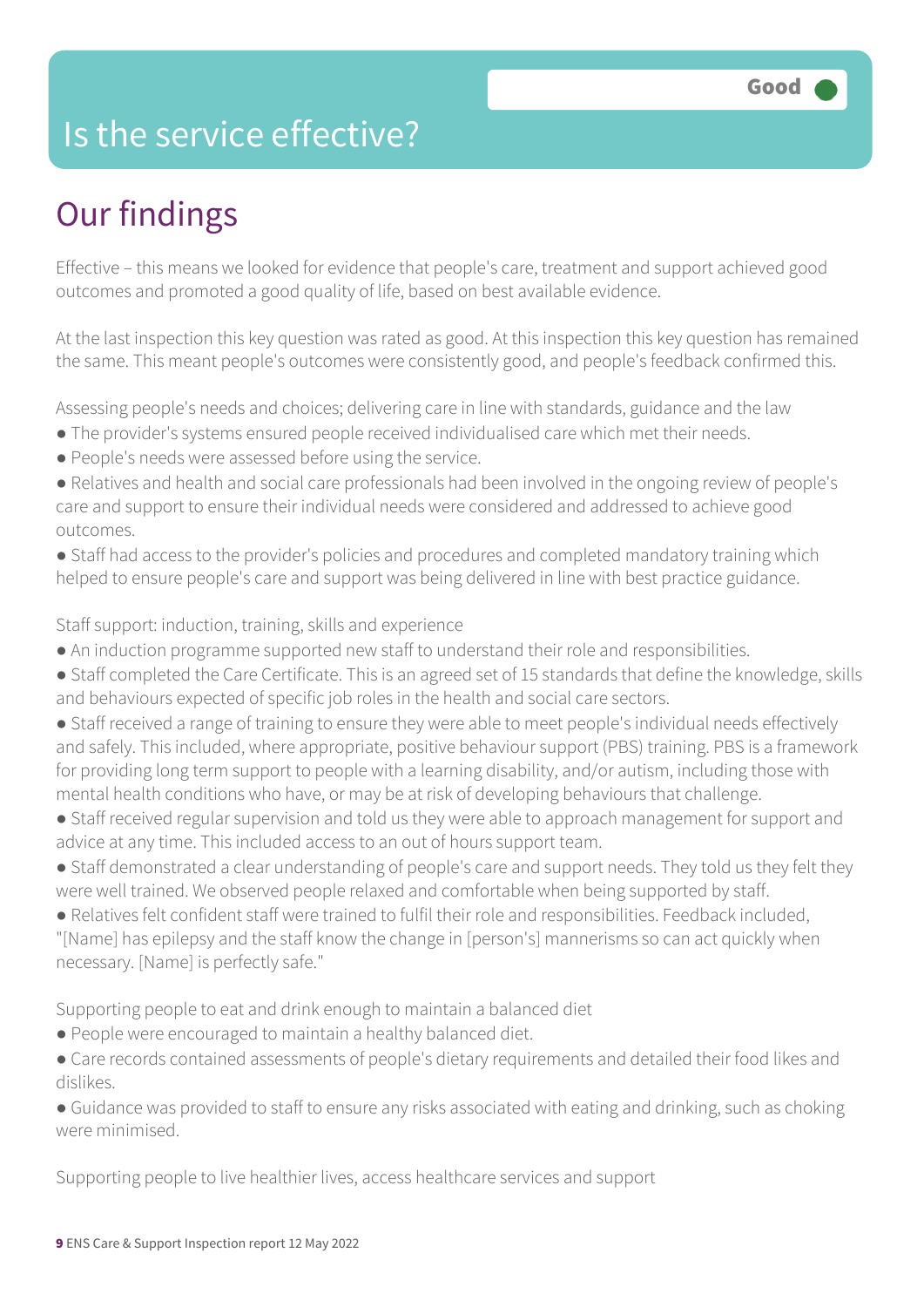• The service worked closely with health and social care professionals such as the speech and language team (SALT), social workers, district nurses, occupational therapists and GPs to help support people to maintain their health and wellbeing.

• Where required, people were supported to access health care appointments. One relative told us, "[Staff] organises all [person's] appointments and takes them there. They stay with them and then gets them safely back. I don't need to get involved unless they are short-staffed and that has only happened once."

● Information was available and shared with other professionals such as hospitals; for example, hospital passports. Hospital passports are designed to give hospital staff helpful information about people's health, care and support needs.

Ensuring consent to care and treatment in line with law and guidance

The Mental Capacity Act 2005 (MCA) provides a legal framework for making particular decisions on behalf of people who may lack the mental capacity to do so for themselves. The Act requires that, as far as possible, people make their own decisions and are helped to do so when needed. When they lack mental capacity to take particular decisions, any made on their behalf must be in their best interests and as least restrictive as possible.

People can only be deprived of their liberty to receive care and treatment when this is in their best interests and legally authorised under the MCA. When people receive care and treatment in their own homes an application must be made to the Court of Protection for them to authorise people to be deprived of their liberty.

We checked whether the service was working within the principles of the MCA.

- People's capacity to make decisions had been assessed.
- Best interest decisions were made and documented appropriately. The compliance manager provided an example of where they were enabling a person to get an assessment of their daily living skills/abilities through their GP. They said, "We need to know what [person] can do for themselves. We are transparent with families and explain why we are doing what we are doing." The HR manager said, "We are not afraid to be the voice of people and act in their best interest."
- Staff received training and demonstrated an understanding of the principles of the MCA and supporting people to make their own choices.
- The provider had joined a national "Restraint Reduction Network" which aims to reduce reliance on restrictive practice. This supported staff to manage risks and minimise restrictions on people's freedom.

● The registered manager had attended a training seminar on the Liberty Protection Standards (LPS). LPS was introduced in the Mental Capacity (Amendment) Act 2019 and will be replacing the current Deprivation of Liberty Safeguards (DoLS) system.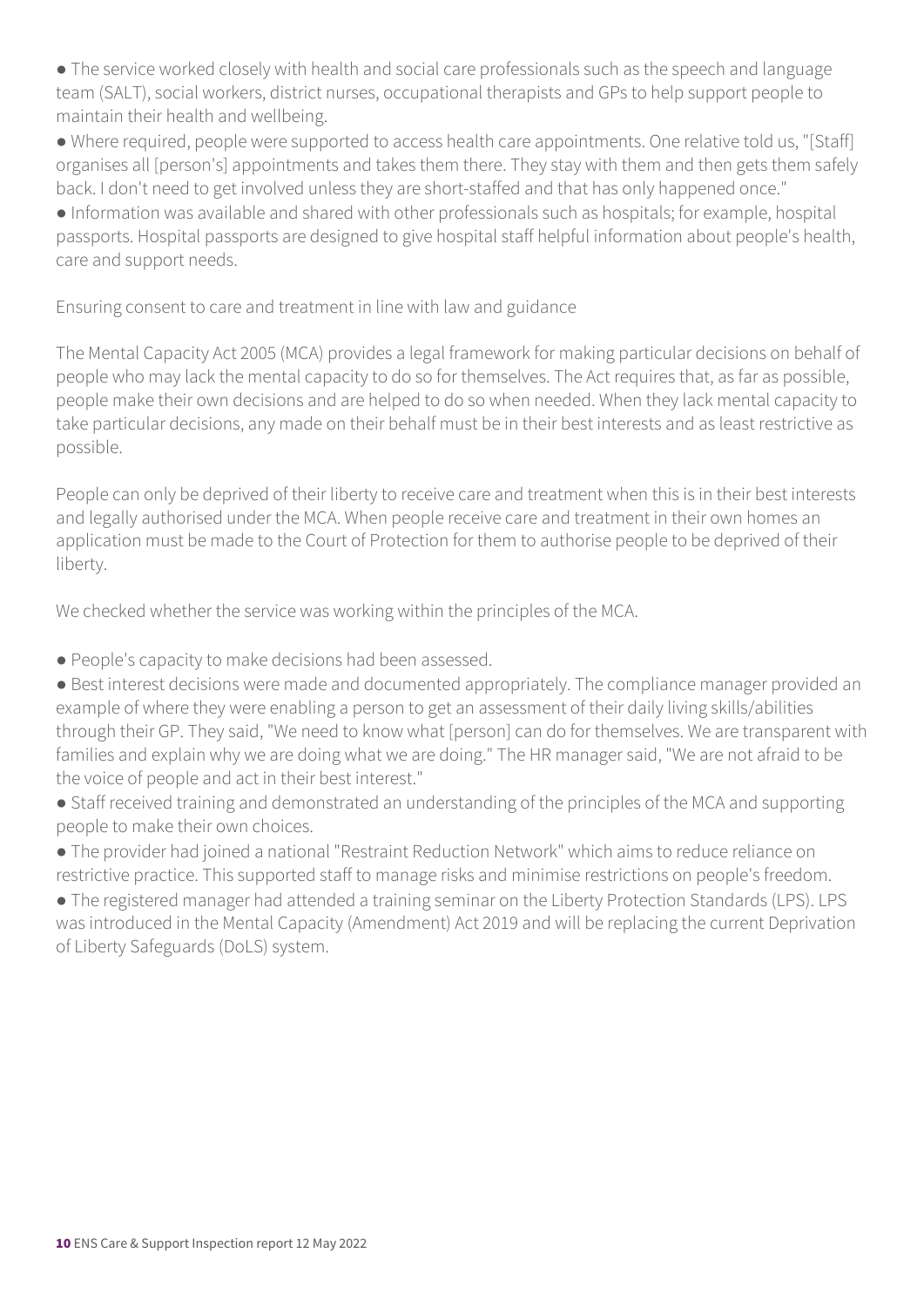### Is the service caring?

### Our findings

Caring – this means we looked for evidence that the service involved people and treated them with compassion, kindness, dignity and respect.

At the last inspection this key question was rated as good. At this inspection this key question has remained the same. This meant people were supported and treated with dignity and respect; and involved as partners in their care.

Ensuring people are well treated and supported; respecting equality and diversity

- Staff had developed positive and caring relationships with the people they supported. One member of staff described how they had supported a person when they were admitted to a COVID-19 hospital ward. They said, "I spent a whole month with them on a COVID ward…They perked up when they saw me. The hospital had said they needed to go into a coma but didn't after I visited as I knew how to care for them."
- We observed caring interactions throughout our inspection. Staff demonstrated they knew people well and people were comfortable in the presence of staff.
- We received complimentary feedback from relatives regarding the caring attitude of staff. Comments included, "The staff are kind and caring and take time to do things with [person]," and, "The regular carers take the time to get to know [person] and their little idiosyncrasies, likes and dislikes."
- People's equality and diversity needs were identified and recorded in care plans to ensure their individual preferences and needs were being met.

Respecting and promoting people's privacy, dignity and independence

● People's privacy and dignity was promoted and respected by staff.

● Importance was placed by staff to encourage people to increase their independence and do as much as they could for themselves. One member of staff told us, "The best part of my job is enabling the people I work with to live as independently as they possibly can. To work with an individual and see them achieve something that they thought they couldn't do is very satisfying. When you have been on that journey with an individual offering advice, guidance, encouragement, emotional and social support, job satisfaction for me is complete."

● A relative told us, "I go and have Sunday lunch with [person]. The carers get them to set the table and let them help a bit with the meal as [person] loves cooking."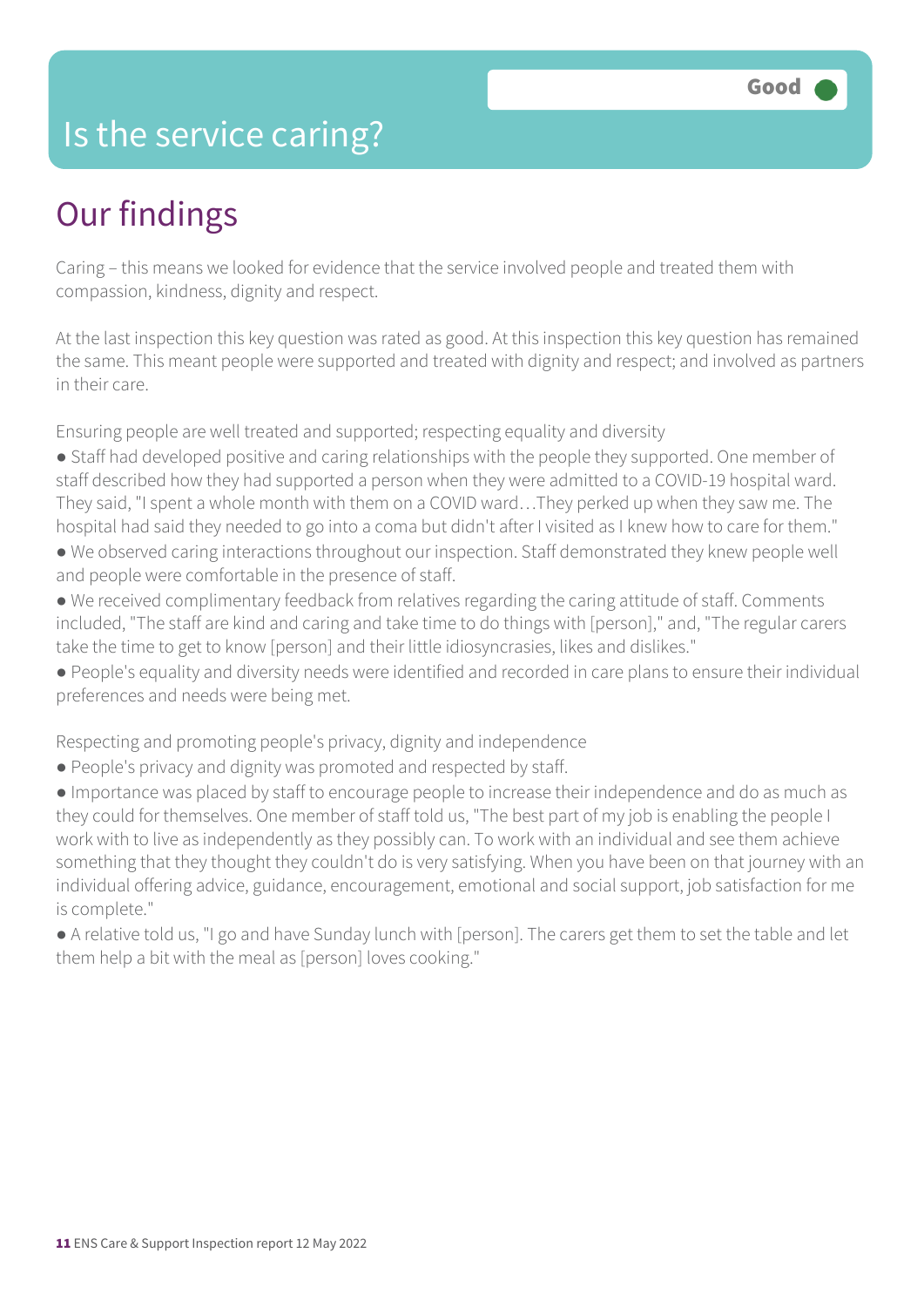### Is the service responsive?

### Our findings

At the last inspection this key question was rated as good. At this inspection this key question has remained the same. This meant people's needs were met through good organisation and delivery.

Planning personalised care to ensure people have choice and control and to meet their needs and preferences

● People's care plans were person centred, described their health and social care needs and included guidance for staff on how best to support them.

● The provider had implemented an electronic care planning system. Staff told us people's care plans provided them with enough information to enable them to meet people's needs. However, we noted care plans lacked detailed information about people's goals and aspirations. The provider acknowledged this stating these were recorded prior to the electronic care planning system being introduced. They assured us they would capture this information onto the new electronic system.

● People's care and support needs were reviewed and updated as people's needs changed. People and their relatives were involved in the reviews. One relative said, "There are regular care plan reviews for [names] and I always get an input. ENS have given [names] a quality of life...They have flourished here. It has been a godsend."

● Where necessary staff had involved advocacy services. An advocate can help represent people's views and speak on their behalf when key decisions have to be made.

Since 2016 onwards all organisations that provide publicly funded adult social care are legally required to follow the Accessible Information Standard (AIS). The standard was introduced to make sure people are given information in a way they can understand. The standard applies to all people with a disability, impairment or sensory loss and in some circumstances to their carers.

- People's communication plans were detailed and reflected their preferred method of communicating.
- Staff had a good awareness and understanding of people's individual communication needs.

● The provider ensured people had access to information in appropriate formats and staff spent time explaining information to each person in a way they could understand. The compliance manager showed us examples of how they had put together easy read pictorial information sheets to explain to people about COVID-19, Black Lives Matters and the war in Ukraine.

Supporting people to develop and maintain relationships to avoid social isolation; support to follow interests and to take part in activities that are socially and culturally relevant to them

- Where the service was responsible, people were supported to develop and maintain relationships with family and friends and to take part in a range of activities that were of interest to them.
- One member of staff described how they supported a person with their shopping. They said, "We attach the wheelchair to the shopping trolley so they can pick up their items. We then pop to [place] for lunch."
- Relatives feedback included, "[Staff] often send us photos of [person] doing things," and, "They [names of carers] know they love to go out and will take them out for a drive, or for a coffee or for a walk. That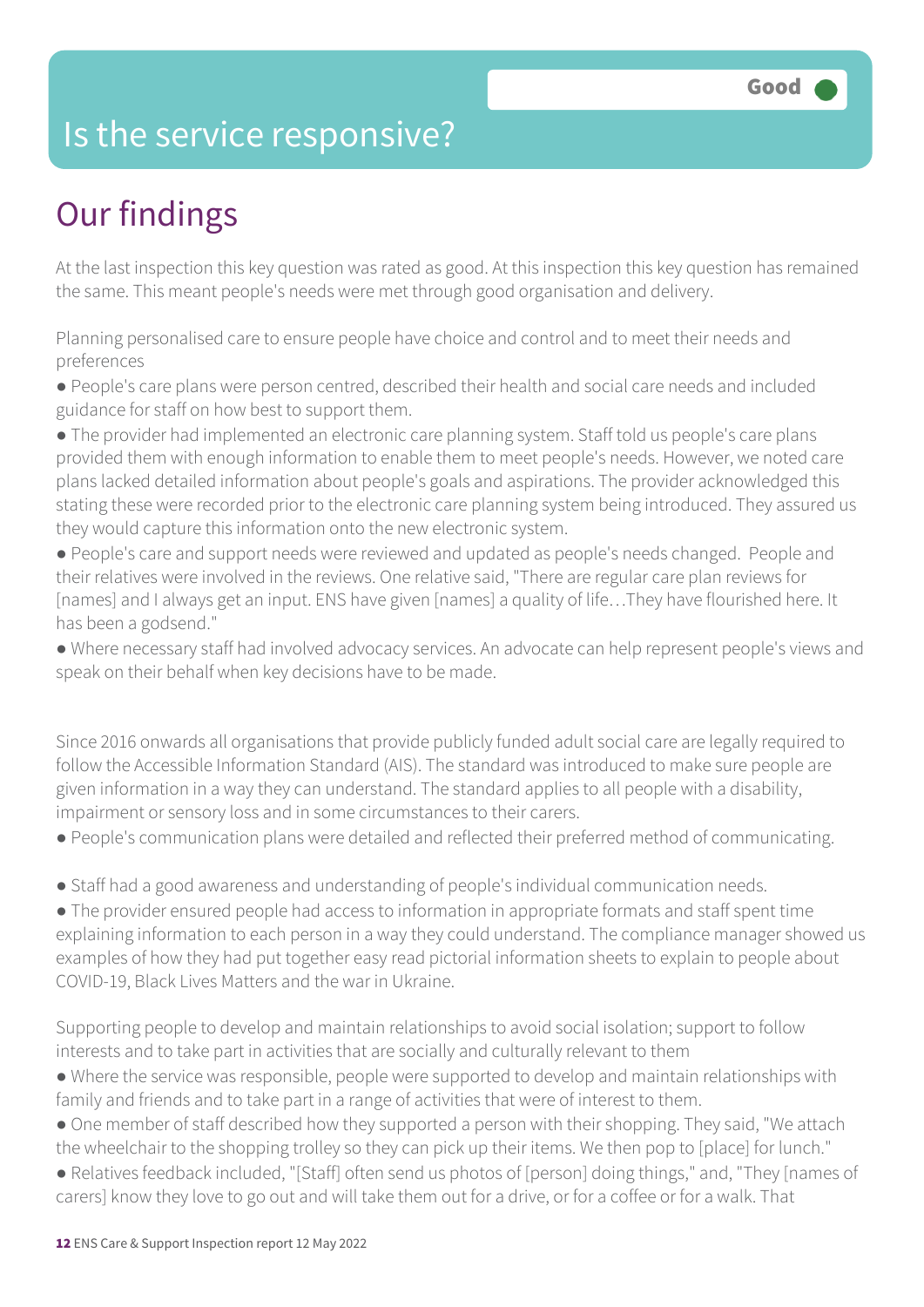sometimes can be outside [person's] given hours so they put themselves out." Another relative told us, "[Staff member] knows [person] loves sport so sometimes takes them to football, or records things for them if they are at a group or at an appointment. [Person] loves them for that."

Improving care quality in response to complaints or concerns

- The provider had an effective complaints system.
- Guidance was available to people on how to raise a concern or complaint.

End of life care and support

- At the time of our inspection, the service was not providing care to people at the end of their life.
- The compliance manager told us they would work with healthcare professionals and organisations to support people with end of life care. They said personalised end of life plans would be put in place to ensure staff had the guidance they needed to support people.
- A team leader had attended an end of life training webinar to support their team who had been caring for a person on end of life care prior to our inspection. The compliance manager informed us end of life training was in the process of being rolled out to all staff.
- Policies and procedures on end of life care were available for staff to access.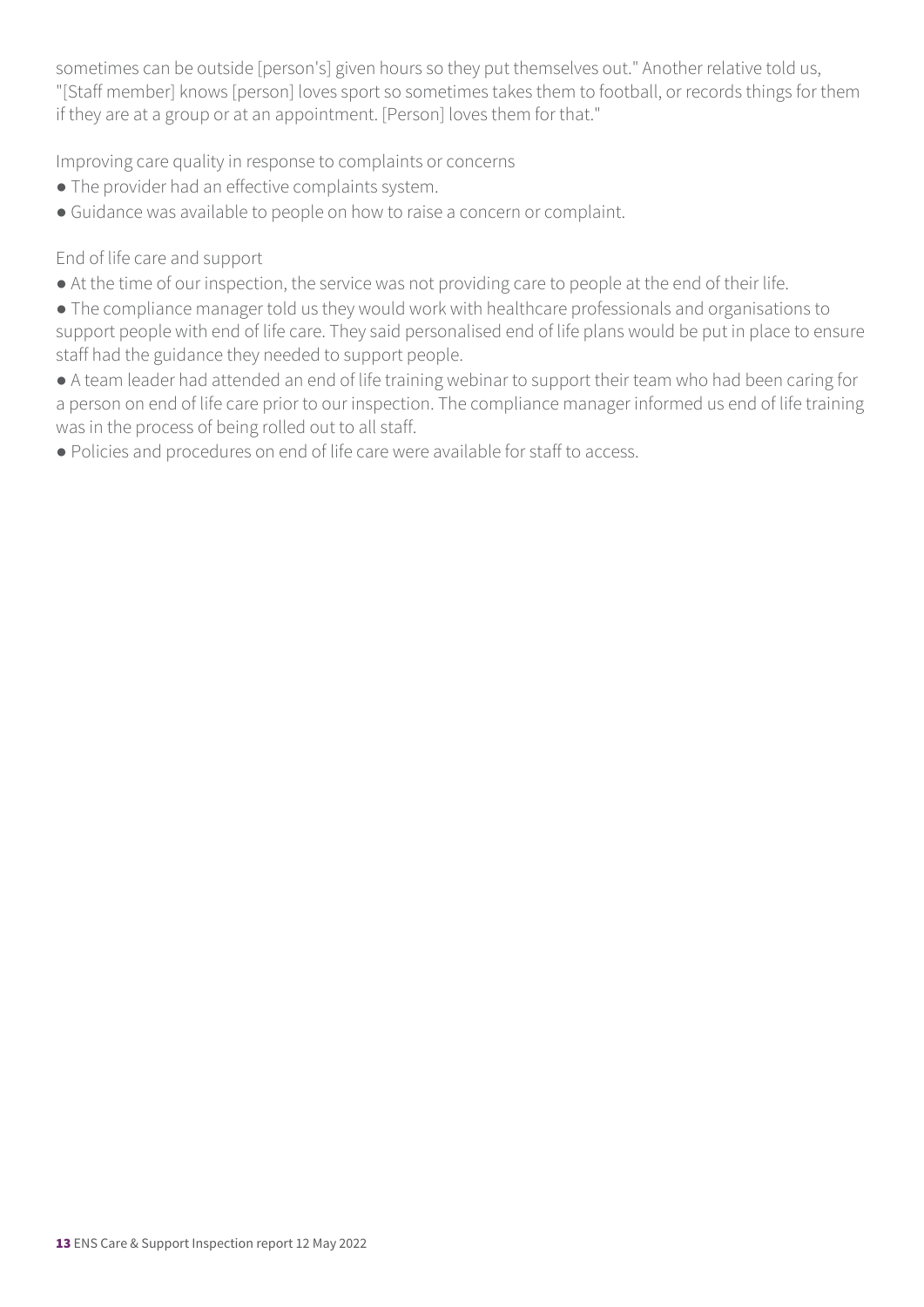### Is the service well-led?

### Our findings

Well-Led – this means we looked for evidence that service leadership, management and governance assured high-quality, person-centred care; supported learning and innovation; and promoted an open, fair culture.

At the last inspection this key question was rated as good. At this inspection this key question has remained the same. This meant the service was consistently managed and well-led. Leaders and the culture they created promoted high-quality, person-centred care.

Promoting a positive culture that is person-centred, open, inclusive and empowering, which achieves good outcomes for people

- The provider encouraged a positive, inclusive and empowering culture and was committed to ensuring all staff promoted person-centred high-quality care and achieve the highest possible outcomes for people.
- Staff embraced the provider's ethos and values and promoted a positive culture. One member of staff explained to us about the importance of providing individualised person-centred care. They said, "I don't do the same as I was doing 20 years ago, so why should the people using the service."
- Staff told us management were approachable and supportive.

How the provider understands and acts on the duty of candour, which is their legal responsibility to be open and honest with people when something goes wrong

- The provider demonstrated a clear understanding of their responsibility under the duty of candour. The compliance manager told us, "Families are contacted, and they will receive a letter detailing the investigation and outcome, and apology, if needed. We take responsibility of what has occurred."
- Systems were in place to ensure any accidents, incidents or safeguarding events were managed in an open and honest way. Lessons learned were shared with staff to minimise the risk of reoccurrence.

Managers and staff being clear about their roles, and understanding quality performance, risks and regulatory requirements; Engaging and involving people using the service, the public and staff, fully considering their equality characteristics

- Staff told us their induction, training, supervision and team meetings enabled them to carry out their roles and they were encouraged to undertake additional training to fully understand the needs of people they were supporting.
- Staff enjoyed working at the service. They felt supported and valued and spoke very highly of management. One member of staff said, "I shadowed other staff and had time to read [person's] care plan. I feel very confident with ENS and the people I work with. If any problems ENS are there." Another said, "It's a good place to work. Management are 100% approachable and have an open-door policy."
- Morale amongst staff was positive. Staff told us communication was good and they worked well together as a team.
- The provider was aware of their responsibilities to report notifiable events to CQC.
- The provider sought people's and relatives' views about the service; for example, via surveys and customer feedback telephone calls.
- Staff were also encouraged to be involved in the day to day running of the service. The compliance